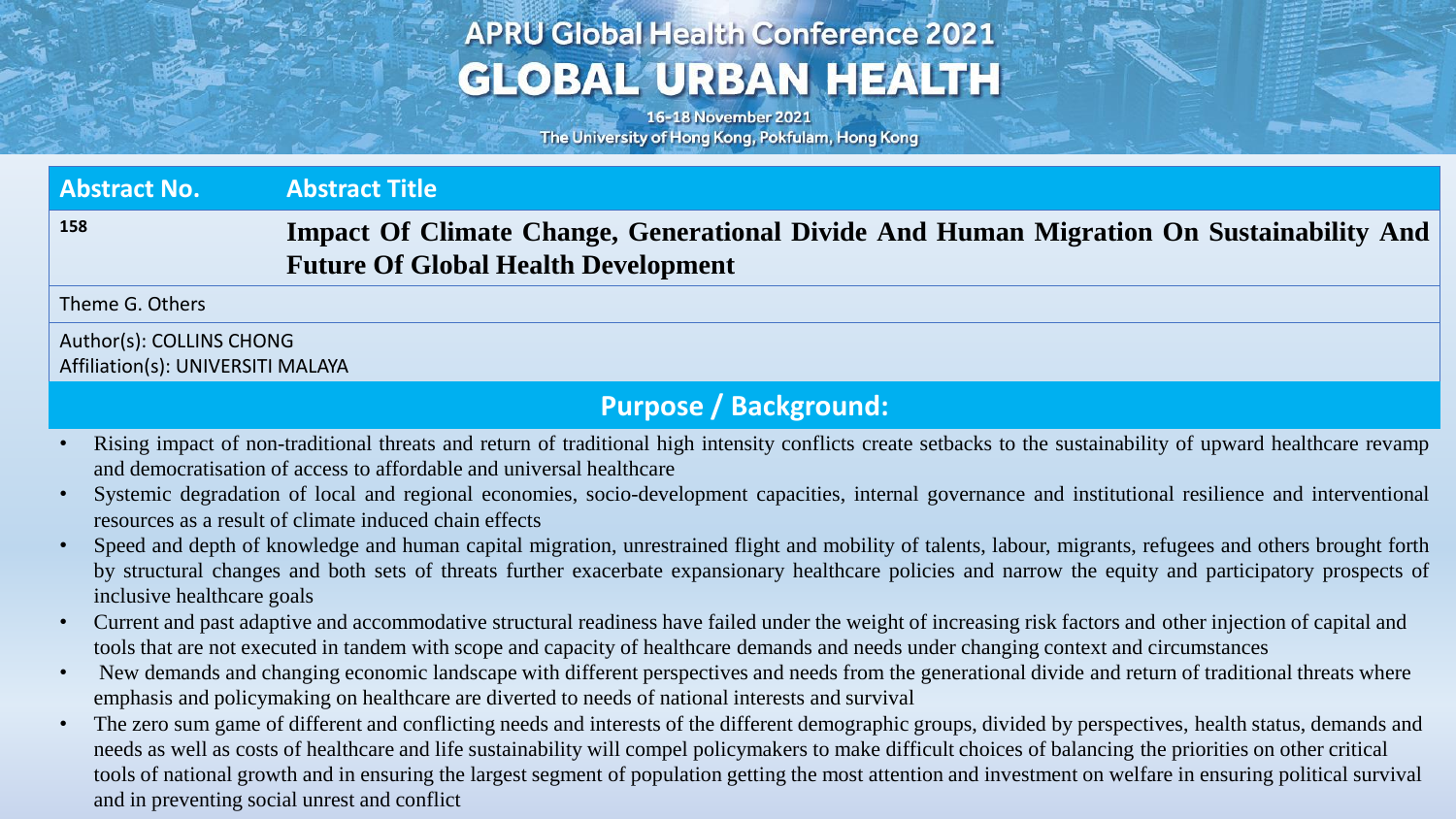## **APRU Global Health Conference 2021 GLOBAL URBAN HEALTH**

16-18 November 2021 The University of Hong Kong, Pokfulam, Hong Kong

**Age Avenue** 

| <b>Abstract No.</b> | <b>Abstract Title</b>                                                                                                       |
|---------------------|-----------------------------------------------------------------------------------------------------------------------------|
| 158                 | Impact Of Climate Change, Generational Divide And Human Migration On Sustainability And Future Of Global Health Development |
|                     | $\mathsf{I}$ Methods: $\mathsf{I}$                                                                                          |

- Observational studies
- Empirical analysis
- Qualitative Research
- Diversified and impartial data and research absorption and cultivation